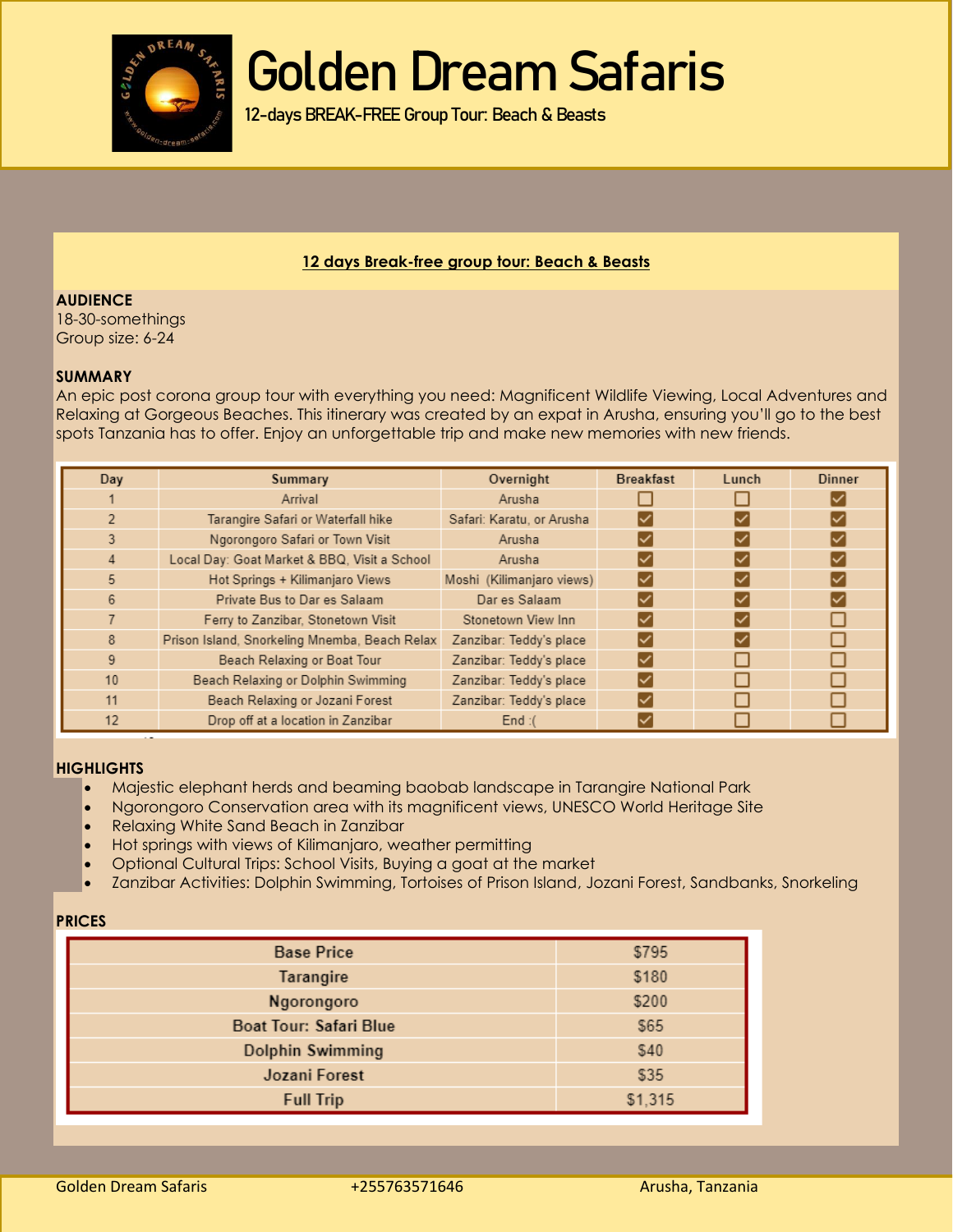

12-days BREAK-FREE Group Tour: Beach & Beasts

### **Day 1: Airport Pick-up & overnight**

We will pick you up at either Kilimanjaro airport or Arusha airport upon arrival. Our driver will await you with a sign with your name. We will bring you to a hostel in Arusha (hostel depending on size of the group. Someone will be at your disposal at all times should you need anything. Meet & greet during dinner in the dining hall, with a briefing of the

upcoming days.

- From Kilimanjaro airport to Arusha is about 1 hour to 1 hour and 20 minutes depending on traffic
- Dinner included
- Drinking water is provided upon pick-up at the airport
- Should flights be cheaper on some days before the trip start date, feel free to let us know and we'll make sure to accommodate and entertain you.

#### **Day 2: Arusha - Tarangire National Park**

We will pick you up at the hostel in Arusha at 8.30 in the morning. We will drive to Tarangire National Park for game drives. We will reach the Tarangire Park gate at around 11am, after a 2.5 hour drive. Tarangire National Park owes his name to the Tarangire river that crosses the park. This river draws animals to the park during the dry season. This park is famous for its herds of elephants and magnificent baobab trees. Here you'll find elephants, giraffes, hippos, buffaloes, zebras, wildebeest, lions, hyenas and more. We will spend about 6 hours in the park, including a picnic lunch at a location within the park. We will exit the park around 5pm and drive for about 1 hour to Fanaka Campsite for dinner and overnight. We'll pass through Maasai lands on the way to the hotel.

IMPORTANT NOTE: The safari is optional. You can stay in Arusha as well, go and explore town on your own or go on a hike to the waterfalls with us. If you do not go on safari this day, you can still join and go to Ngorongoro Crater.

- Expert Advice: Avoid wearing dark colors to Tarangire National Park. Insects are plentiful here, and they are drawn too dark colors such as black and dark blue.
- Highlight: Majestic elephant herds and beaming baobab landscape in Tarangire National Park
- Included: Breakfast, Lunch and Dinner

### **Day 3: Ngorongoro Crater**

After an early breakfast we will descend into the crater for the game drives around 7am. We will spend about 6 hours in the crater doing game drives, including a picnic lunch at the hippo pool picnic site at the crater floor. The Ngorongoro Conservation Area is a UNESCO world heritage site and one of the Seven Natural Wonder of Africa. The crater encloses an area of more than 8000 km<sup>2</sup> (3200 sq mi), with spectacular views as a result. The crater is home to lions, buffaloes, hippos, flamingos, wildebeest, zebras, gazelles, leopards, rhinos, hyenas, elephants and many more. In the afternoon, around 1pm, we will ascend the crater and drive to Arusha, back to the hostel.

IMPORTANT NOTE: The safari is optional. You can choose to stay in town, go on a hike, explore the city or the art gallery.

- Highlight: Ngorongoro Conservation area with its magnificent views, UNESCO World Heritage Site
- Included: Breakfast, Lunch and Dinner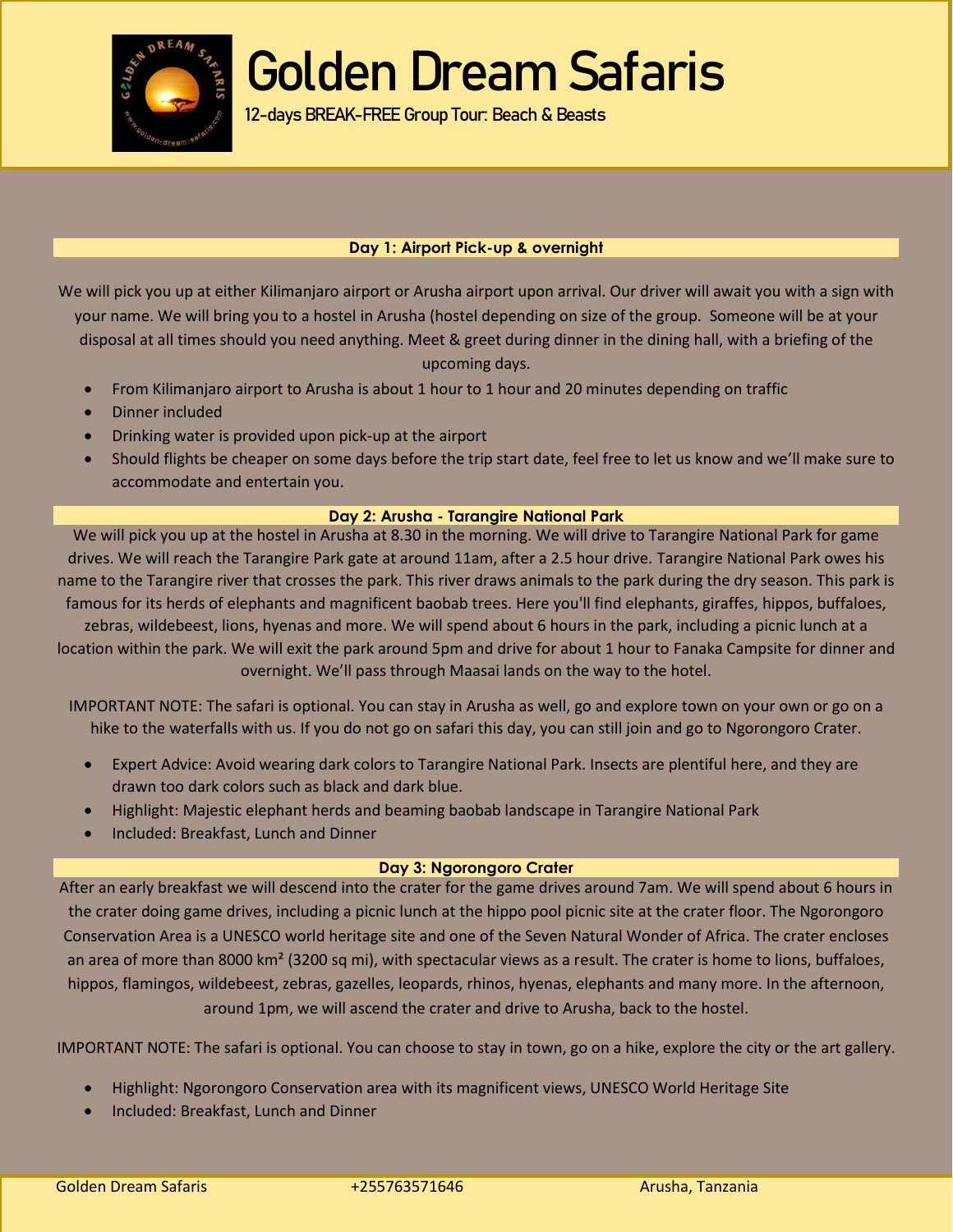

12-days BREAK-FREE Group Tour: Beach & Beasts

### **Day 4: Local Day**

Today you will visit the local livestock market where we will go, by car or by motorcycle according to your preference, to buy a goat for our barbecue later in the evening. We will also visit a school together to catch a glimpse of what the local education looks like, and enjoy breaktime with the kids on the playground. In the evening we will have a barbecue.

- Highlight: explore local life
- Included: Breakfast, Lunch and Dinner

#### **Day 5: Hot Springs**

Today we'll say goodbye to Arusha and drive to the Hot springs near Moshi. This natural warm water swimming pool is located about an hour and a half from Arusha. Don't worry though, during the second half of the drive you'll enjoy magnificent scenery as we drive through deserted lands, with a view of mount Kilimanjaro on a clear day; passing my numerous baobab trees. The water is very clear, there is a rope to swing from; and if you feel something tickling while you swim near the rocks, those are the little fish eating the dead skin from your feet. You can rent floaties on the premises. You can also enjoy a drink, lunch (included) and fresh fruit. When we're tired of swimming we'll drive to Kindoroko Hotel in Moshi.

- Highlight: natural oasis in the middle of nowhere
- Included: Breakfast, Lunch and Dinner

#### **Day 6: Kilimanjaro Views & Bus Day**

After having breakfast in the rooftop restaurant of the hotel, and hopefully with magnificent views of Kilimanjaro, we'll start our drive to Dar es Salaam. The drive is long (+/- 13 hours), but the scenery on the way is magnificent. You'll get to see many villages and see Tanzania as it is. Our transport is private (bus or car, depending on the size of the group), and we'll stop regularly for bathroom & snack breaks. Overnight at hostel in Dar es Salaam (dependent on group size).

IMPORTANT NOTE: Should you not wish to join the drive to Dar es Salaam and fly straight to Zanzibar, this can be arranged for you. A domestic flight from Kilimanjaro Airport to Zanzibar will cost somewhere between \$75-\$200. If you choose this option you'll arrive at our hostel in Zanzibar a day earlier.

- Highlight: Kilimanjaro Views, cross-country bus ride views of the country
- Included: Breakfast, Lunch and Dinner

#### **Day 7: Ferry, Stonetown Zanzibar**

Today we will leave Dar es Salaam behind and take the ferry towards Zanzibar Island in the morning. We'll check into the hotel in Stonetown center and head out to explore the town. Lunch a la carte at a restaurant in town.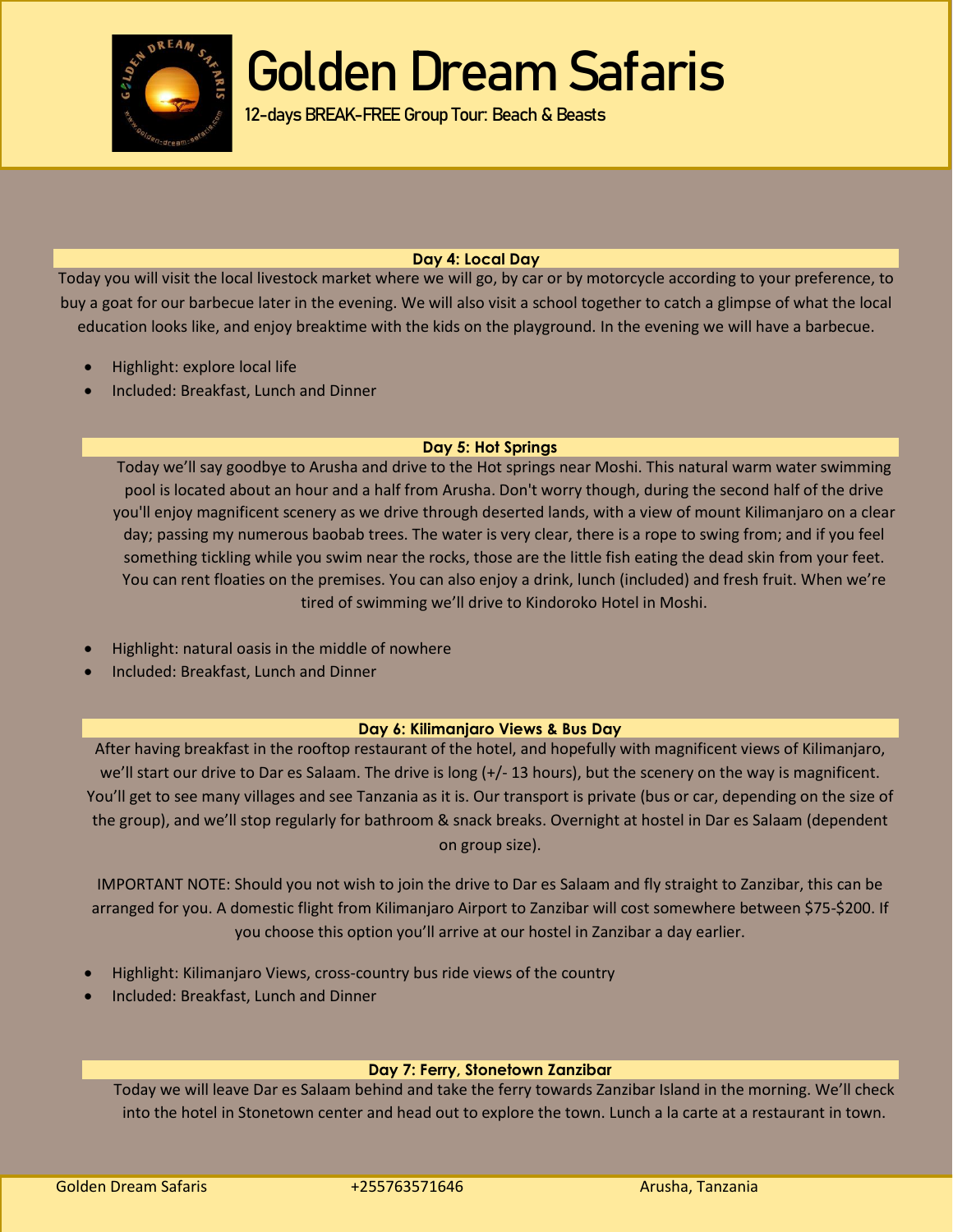

12-days BREAK-FREE Group Tour: Beach & Beasts

After freshing up in the evening, we will head to the beach-side to enjoy a glorious sunset with a drink. Overnight in Stonetown View Inn.

- Highlight: ferry to Zanzibar Island, Stonetown visit, beachside sunset
- Included: Breakfast

#### **Day 8: Tortoises on Prison Island, Snorkeling and moving to the beach**

Today we'll take a private boat to prison island. You'll start by visiting the land tortoises on the island. You will be able to touch them & feed them some healthy kale. You'll continue on your tour of the island by visiting the old prison premises. We'll have a snack on the island beach before heading back to the boat for some snorkeling, and we'll have a picnic lunch on the boat. In the afternoon we'll head to our new accommodation: Teddy's place by the beach. Dinner not included but available at the accommodation a la carte or in nearby restaurants. Overnight at New Teddy's place in Jambiani.

- Highlight: feeding tortoises, snorkeling around Mnemba island
- Included: Breakfast, lunch

#### **Day 9: Blue safari boat tour or Relaxing on the beach**

If you're tired of excursions you can have a relaxing day on the beach. Those wishing to explore more can join us on the blue safari tour. This is a full day private boat trip, during which you'll visit a white sandbank surrounded with the clearest water. You will also take a swim in a naturally rock-formed swimming pool in the sea. You'll go snorkeling and visit an island with one of the oldest baobab trees, where you'll have a fresh seafood lunch. Overnight at New Teddy's place in Jambiani.

- Highlight: natural swimming pool, private sandbank
- Included: Breakfast, lunch for those going on the blue safari trip

#### **Day 10: Swimming with Dolphins (half day) – Relaxing on the beach**

In the early morning, for those wishing to join, we'll head to the south of the island to start our boat tour from there. We'll try to spot dolphins while they're out hunting. We'll provide you with snorkeling gear and you'll jump into the water as these magnificent creatures are about to pass by. We'll get back into the boat and pursue them again. The dolphins are wild, they are not held in captivity. We are their visitors and we are there to observe.

In the afternoon you'll enjoy have the chance to relax by the beach or the swimming pool. Overnight at New Teddy's place in Jambiani.

- Highlight: swimming with dolphins
- Included: Breakfast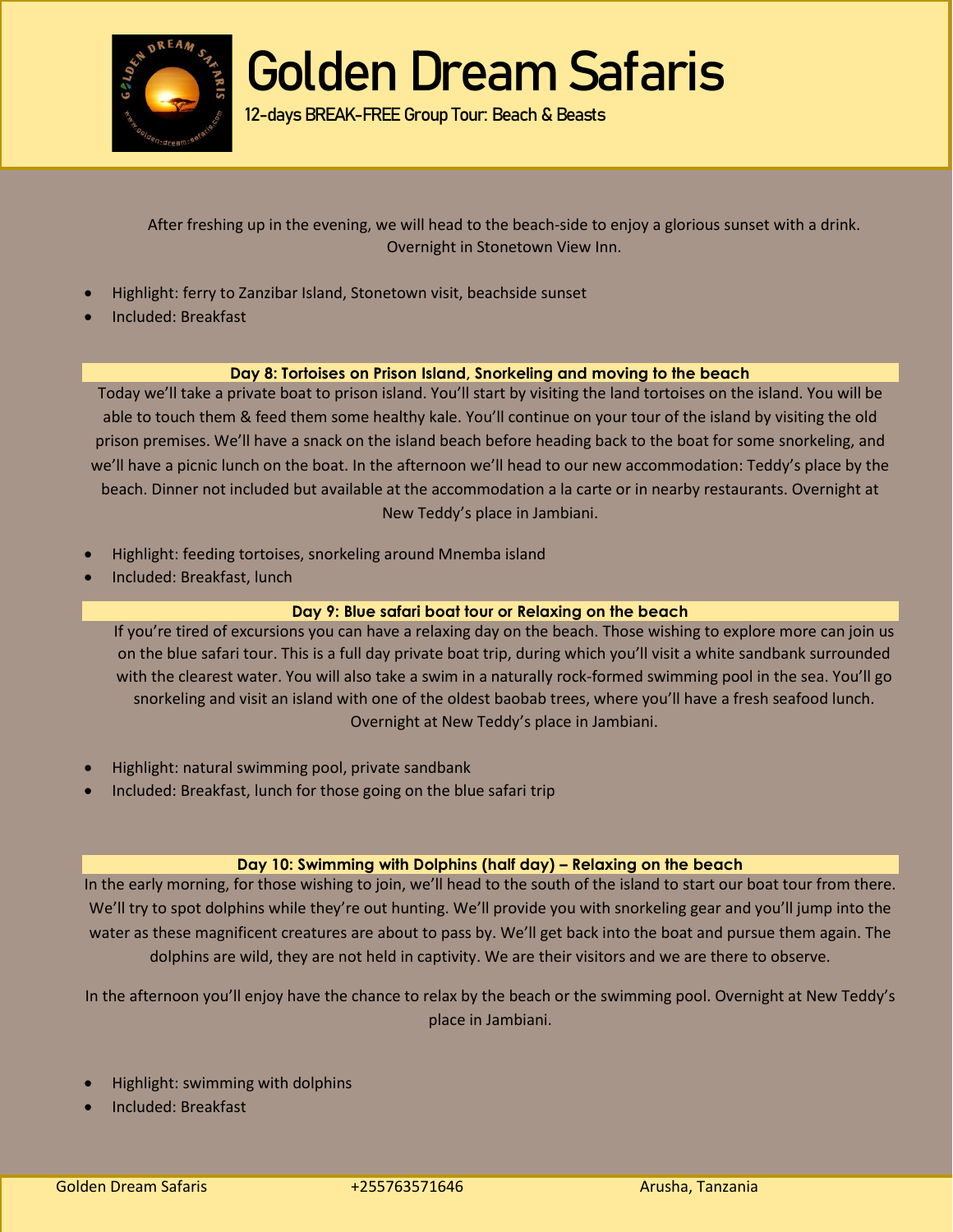

12-days BREAK-FREE Group Tour: Beach & Beasts

#### **Day 11: Jozani Forest Visit – Relaxing on the beach**

Those missing the flora and fauna during their beach stay, can join us to Jozani National Park, the only National Park of Zanzibar. During this half-day excursion in the morning, you'll visit the butterfly farm in the beautifully green & lush park, and enjoy a walk while trying to spot the famous red colobus monkey and other species.

In the afternoon you'll have the chance to relax by the beach or the swimming pool. Overnight at New Teddy's place in Jambiani.

- Highlight: Red Colobus Monkey and butterfly farm in Jozani National Park
- Included: Breakfast

### **Day 12: Drop off & Goodbyes**

We will drop you off at any location on the island, whether you are going back to the airport, or continuing your journey without us.

#### **IMPORTANT INFO**

## **INCLUDED IN THE PRICE**

- Accommodation and meals as indicated on the itinerary
- Transportation from Arusha to Dar es Salaam
- Ferry from Dar to Zanzibar
- Airport pick up and drop off
- Government taxes
- Hot springs in Moshi, Prison Island Visit, Mnemba Snorkeling, Local Day Activities (Visit Lifestock Market & and local school), Stonetown visit
- Service of guide that is with you during the whole trip

## **NOT INCLUDED IN THE PRICE**

- Tanzania Tourist Visa of \$100 for Americans and \$50 for the Non-Americans
- Items of personal use (e.g. alcohol and other drinks during the meals)
- **Flights**
- Excursion tips (highly recommended)
- Optional trips as indicated in the summary

## **ACCOMMODATION**